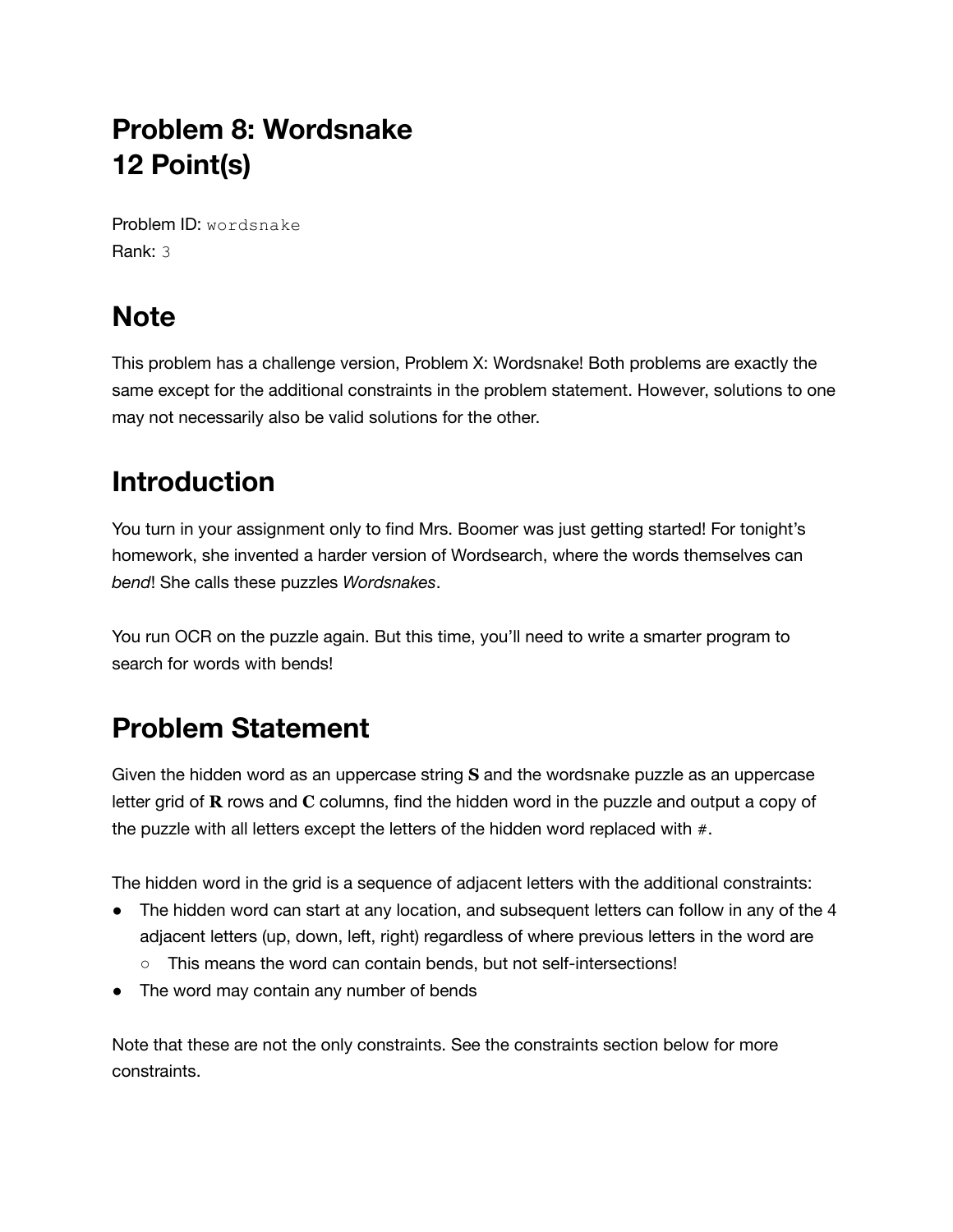### **Input Format**

The first line of input contains a positive integer **T** denoting the number of test cases that follow. For each test case:

- The first line contains a single string **S** denoting the hidden word
- The second line contains two space separated positive integers **R** and **C** denoting the number of rows and columns of the wordsnake puzzle
- The next **R** lines contain **C** uppercase letters each denoting the letters of the wordsnake puzzle itself
- The final line is blank to separate individual test cases

# **Output Format**

For each test case, output the following:

- The first **R** lines should contain **C** symbols in each line denoting the solved wordsnake
	- All letters not part of the hidden word should be replaced with a pound sign #
- The final line should be blank to separate individual test cases

## **Constraints**

1 ≤ **|S|** ≤ 26 In other words, the length of **S** does not exceed 26. 1 ≤ **R**, **C** ≤ 300

The sum of  $\mathbf{R} \times \mathbf{C}$  across all test cases does not exceed 10<sup>5</sup>.

**S** contains only letters from the uppercase alphabet: ABCDEFGHIJKLMNOPQRSTUVWXYZ.

**S** contains at most one of each letter.

**S** may not be a real English word.

There will be exactly one complete instance of the hidden word in the entire puzzle.

The hidden word can start at any location, and subsequent letters can follow in any of the 4 adjacent letters (up, down, left, right) regardless of where previous letters are. This means the word can contain bends, but not self-intersections!

The word may contain any number of bends.